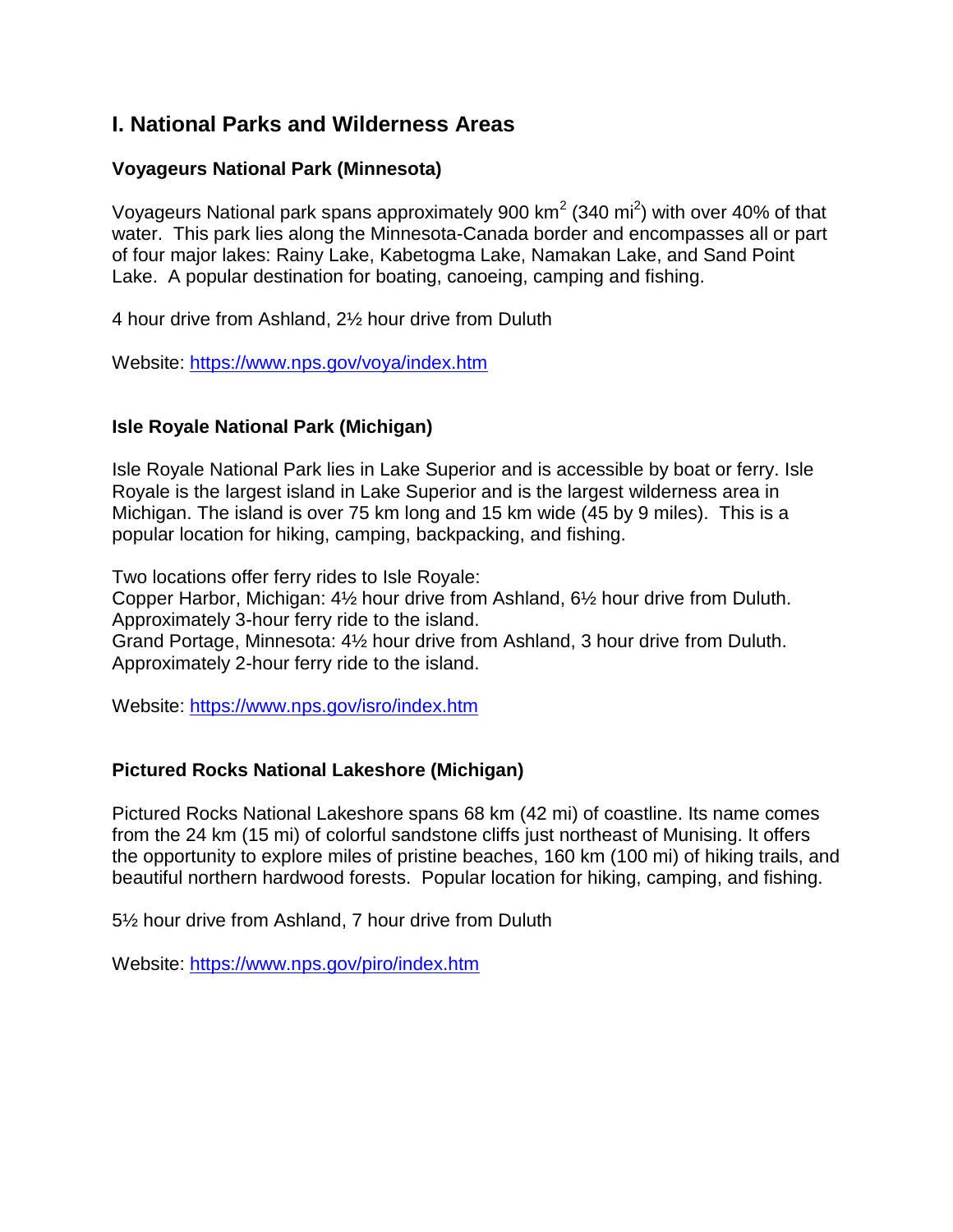#### **Apostle Islands National Lakeshore (Wisconsin)**

Considered the Jewels of Lake Superior, the Apostle Islands offer a unique experience where water meets land. With 21 islands and 20 km (12 mi) of mainland it hosts a unique blend of cultural and natural resources, including 9 historic lighthouses on 6 islands and more than 240 species of birds breeding in or migrating through the area. Visitors can hike, paddle, sail, or cruise to the island.

A field trip will be offered to explore these islands. See the conference website for more details.

30 minutes drive from Ashland, 1½ hour drive from Duluth,

Website:<https://www.nps.gov/apis/index.htm>

#### **Boundary Water Canoe Area Wilderness (BWCA; Minnesota)**

The BWCA is a large (>4,000 km<sup>2</sup>, >1,500 mi<sup>2</sup>) wilderness area within the Superior National Forest in northern Minnesota. The BWCA, which lies in the border lakes region along the Minnesota-Ontario border (USA-Canada border), is a popular destination for canoeing, fishing, and hiking. Taking a canoe trip to the BWCA requires advanced planning and permits. If you are considering a trip to the BWCA and want to talk with someone with extensive experience in the BWCA, contact Roger Powell (rpowell@ncsu.edu).

About 3 hour drive from Ashland, 2 hour drive from Duluth

Website:<https://www.fs.usda.gov/detail/superior/specialplaces/?cid=fseprd555184>

# **McCormick Wilderness (Michigan)**

The McCormick wilderness area lies within the Ottawa National Forest in Michigan's Upper Peninsula. McCormick offers hiking, backpacking, and wildlife viewing opportunities.

About 3.15 hour drive from Ashland, 4.75 hour drive from Duluth

Website:<https://www.fs.usda.gov/recarea/ottawa/recarea/?recid=12361>

# **Sylvania Wilderness (Michigan)**

Sylvania is a wilderness area within the Ottawa National Forest in Michigan's Upper Peninsula. Sylvania includes old-growth forest interspersed with 34 major lakes and is a popular destination for hiking, camping, canoeing, and wildlife viewing.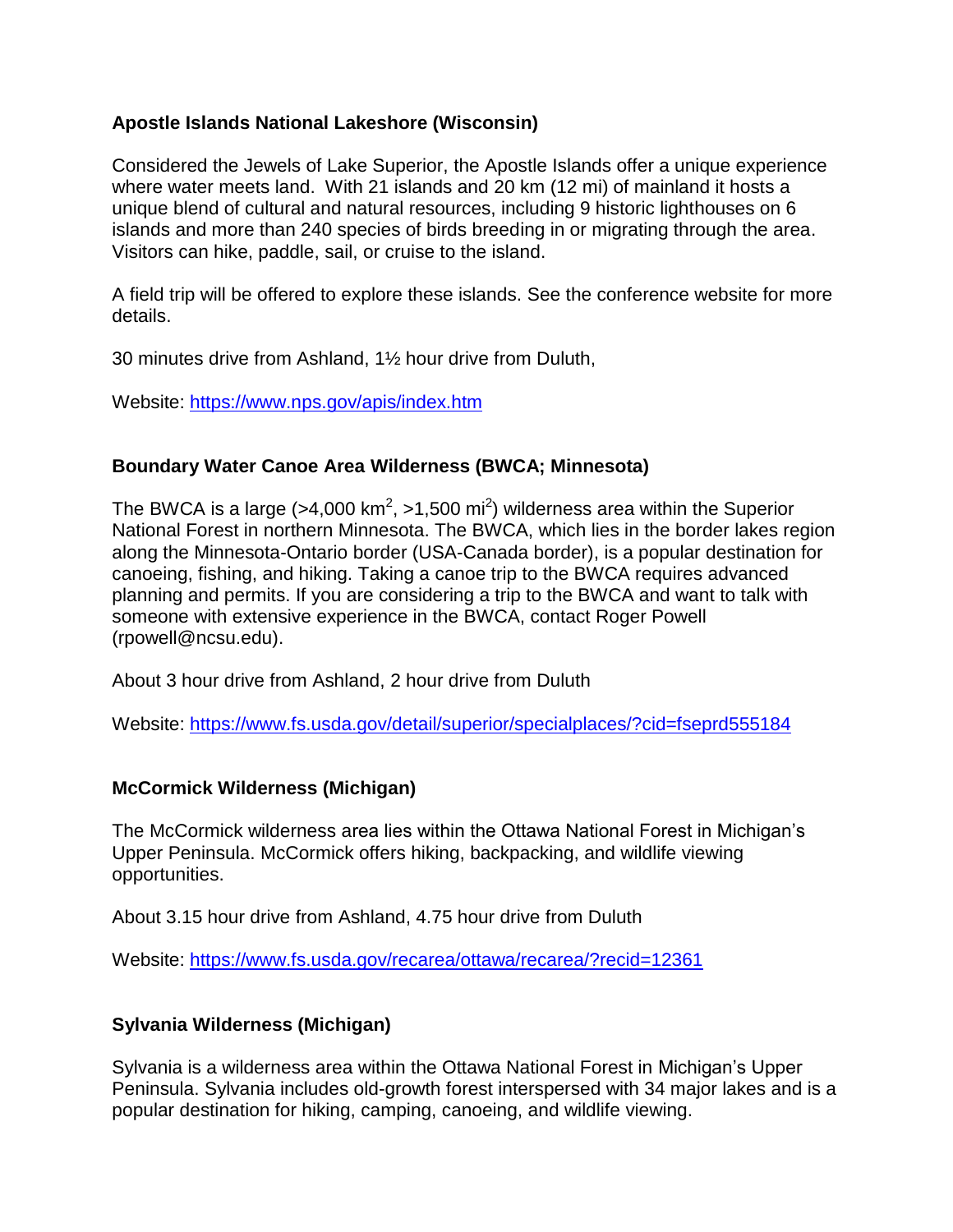About 1.75 hour drive from Ashland, 3 hour drive from Duluth

Website: [https://www.fs.usda.gov/recarea/ottawa/recarea/?recid=12331](https://www.fs.usda.gov/recarea/ottawa/recarea/?recid=12331%20)

# **II. National Forests**

National forests are managed for the multiple uses (wood production, wildlife habitat, recreation, watershed protection) and are great places for outdoor recreation such as camping, fishing, and wildlife viewing.

# **Superior National Forest (Minnesota)**

2½ hour or more drive from Ashland, 1 hour or more drive from Duluth

Website:<https://www.fs.usda.gov/superior>

# **Chippewa National Forest (Minnesota)**

3½ hour drive from Ashland, 2 hour drive from Duluth,

Website:<https://www.fs.usda.gov/chippewa>

# **Chequamegon-Nicolet National Forest (Wisconsin)**

1 hour drive from Ashland, 2 hour drive from Duluth

Website:<https://www.fs.usda.gov/cnnf>

# **Ottawa National Forest (Michigan)**

1½ hour drive from Ashland, 3 hour drive from Duluth

Website:<https://www.fs.usda.gov/main/ottawa/>

# **Hiawatha National Forest (Michigan)**

Website:<https://www.fs.usda.gov/hiawatha>

4½ hour drive from Ashland, 6 hour drive from Duluth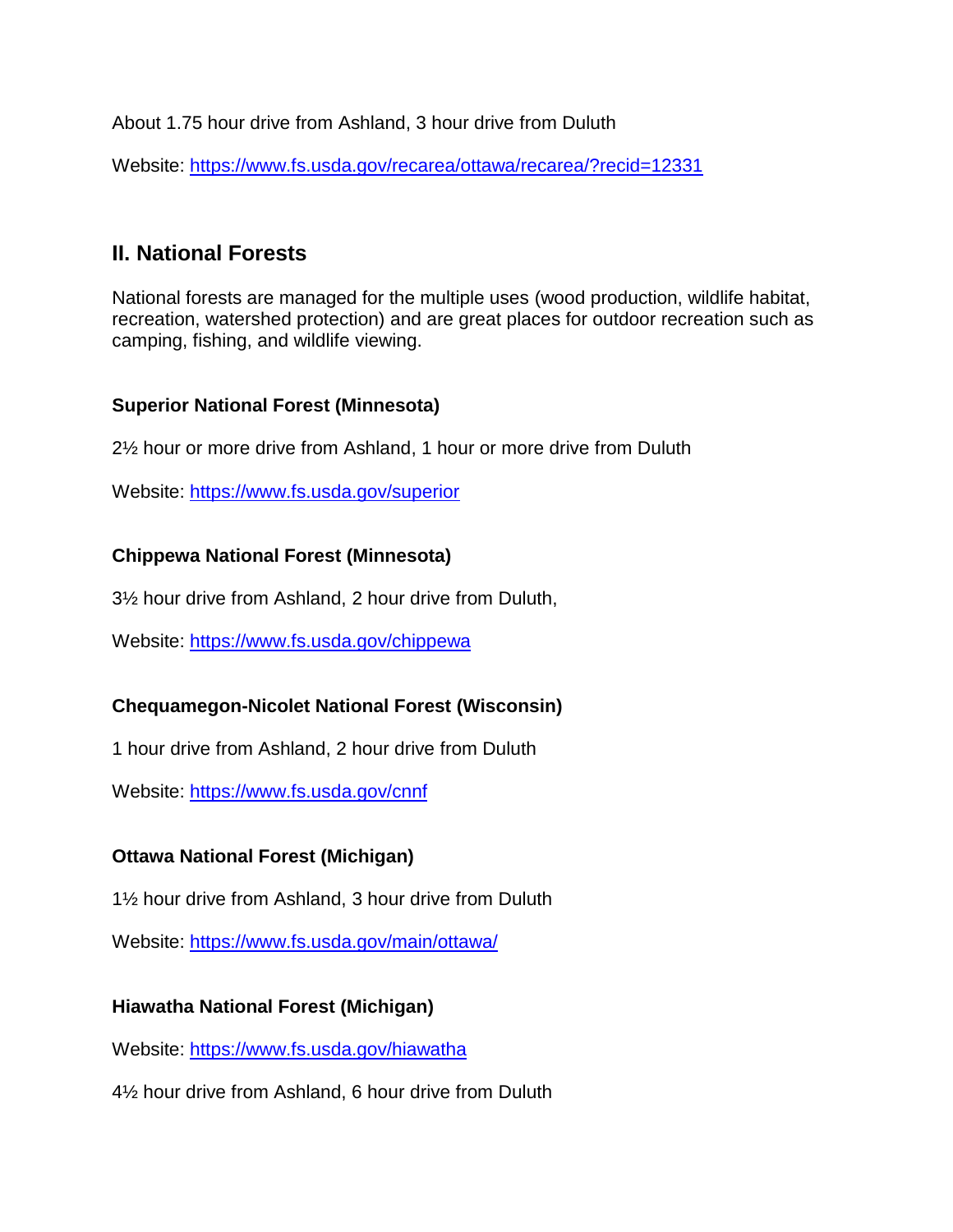# **III. State Parks**

#### **Gooseberry Falls State Park (Minnesota)**

Gooseberry Falls State Park is the gateway to Minnesota's North Shore of Lake Superior. It is known for its spectacular waterfalls (5 in total), river gorge, and Lake Superior shoreline. The park includes buildings built by the Civilian Conservation Corps (CCC), and a display provides historical information on the CCC. A popular location for hikers and a great place for wildlife and bird watching.

2½ hour drive from Ashland, 1 hour drive from Duluth

#### **Split Rock Lighthouse State Park (Minnesota)**

Split Rock Lighthouse State Park is located on the North Shore of Lake Superior. It is best known for its historic lighthouse overlooking the lake. It offers many km of hiking trails.

2½ hour drive from Ashland, 1 hour drive from Duluth

#### **Tettegouche State Park (Minnesota)**

Tettegouche State Park overlooks Shovel Point, with many rocky, steep cliffs and inland bluffs. The park contains around 1 $\frac{1}{2}$  km<sup>2</sup> (400 acres) of old growth forest, with some yellow birch aged at 300 years old. Hike to the High Falls of the Baptism river or camp at the historic Tettegouche Campsite. One of only 4 parks in Minnesota that offer rock climbing.

2½ hour drive from Ashland, 1 hour drive from Duluth

#### **Jay Cooke State Park (Minnesota)**

One of the most visited state parks in Minnesota, Jay Cooke State Park offers a unique landscape with the western part of the park containing part of a rocky, 21 km (13 mi) gorge. The park has over 80 km (50 mi) of hiking trails and many different mountain bike trails. Popular activities include hiking, biking, and kayaking.

2 hour drive from Ashland, 30 minute drive from Duluth

#### **Copper Falls State Park (Wisconsin)**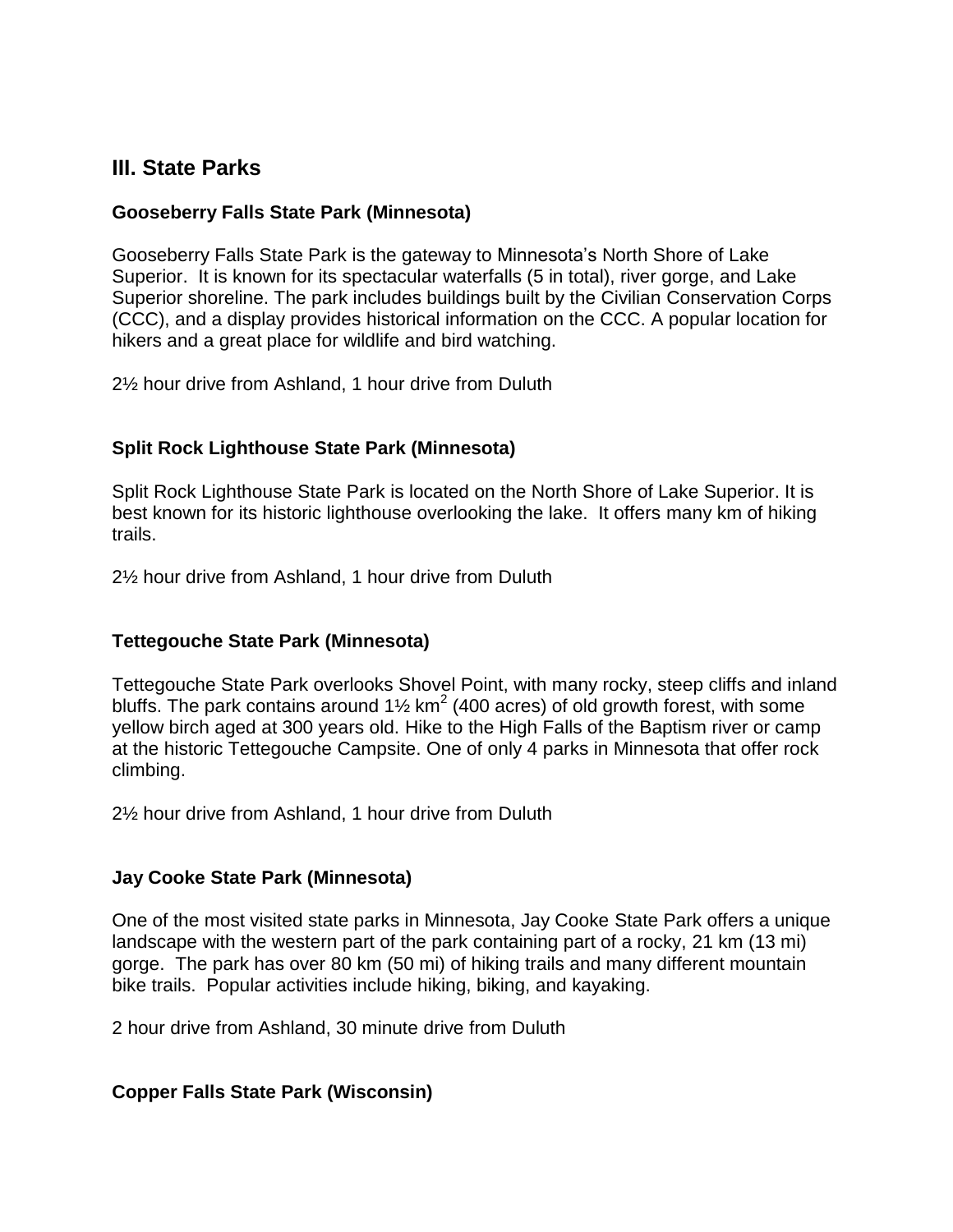Copper Falls State Park contains sections of the Bad River and its tributary of the Tyler forks, which flow through a gorge and over several waterfalls. The park has 27 km (17 mi) of hiking trails. Loon lake offers swimming, fishing, and canoeing.

30 minute drive from Ashland, 2 hour drive from Duluth

### **Amnicon Falls State Park (Wisconsin)**

Amnicon Falls State Park features a series of waterfalls and rapids along the Amnicon River. These falls can be viewed from foot bridges or from trails along the river. The park offers campsites, picnic areas, and information about the Douglas Fault that created the water falls.

1 hour drive from Ashland, 30 minute drive from Duluth

# **Big Bay State Park (Wisconsin)**

Big Bay State Park is located on Madeline Island, the largest of the Apostle Islands and the only one of the islands not included in the Apostle Islands National Lakeshore. Big Bay State Park contains 2½ km (1½ mi) of beach, sandstone bluffs and caves for exploring. It encompasses unique habitat types including dunes, sphagnum bogs, and old-growth forest. Amenities include a campground with running water, picnic areas with grills, and 15 km (9 mi) of hiking trails.

1½ hour drive from Ashland, 3 hour drive from Duluth (NOTE: you need to take a ferry to get to Big Bay State Park).

# **Pattison State Park (Wisconsin)**

Pattison State Park is situated on the Black River in northern Wisconsin. The park contains Big Manitou Falls, the tallest waterfall in Wisconsin (50 m, 165 feet) and Little Manitou Waterall (10 m, 30 feet). The park has a 90 m (300 foot) sand beach and offers over 60 campsites with running water and electrical hookups. This park also has over 15 km (9 mi) of trails for hiking and biking.

1½ hour drive from Ashland, 30 minute drive from Duluth

# **Porcupine Mountains State Park (Michigan)**

Porcupine Mountain State Park (245 km<sup>2</sup>, 93 mi<sup>2</sup>) is the largest state park in Michigan. It has 145 km<sup>2</sup> (55mi<sup>2</sup>) of hardwood, old-growth forest, numerous waterfalls, many kilometers of rivers and streams to explore, and over 150 km (90 mi) of hiking trails with backcountry campsites and cabins. The visitor center has an 18-hole disc golf course.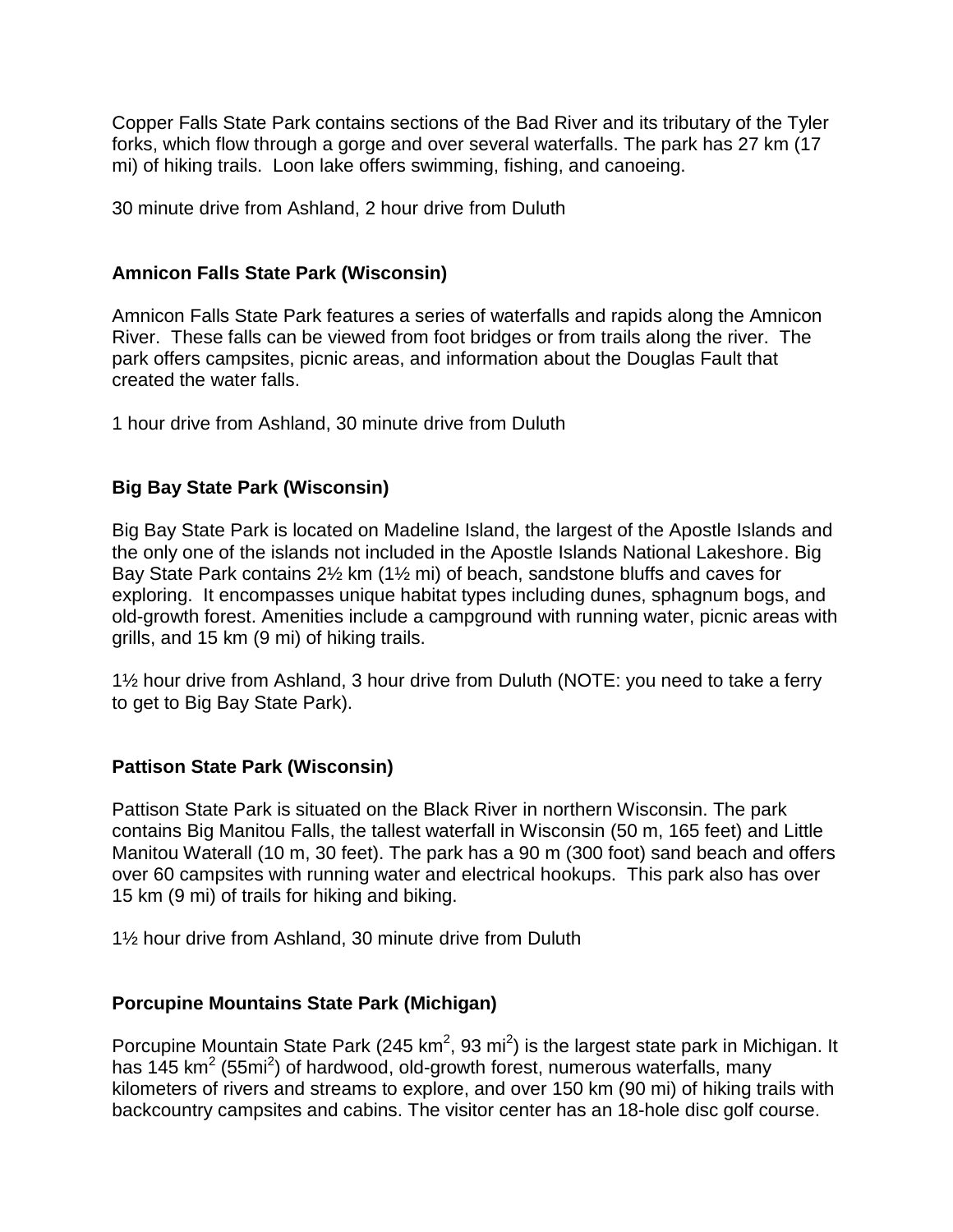2 hour drive from Ashland, 3 hour drive from Duluth

### **Lake Gogebic State Park (Michigan)**

2 hour drive from Ashland, 3 hour drive from Duluth

Lake Gogebic State Park is located within the Ottawa National Forest on Lake Gogebic. This park has many unique sites to explore including Bond and Agate Falls, the Black River and Presque Isle River. This park offers campsites with boat access to the lake, running water, and electrical hookups.

More information on state parks can be found at the following websites: Michigan: <http://www.michigandnr.com/parksandtrails/#map-tab> Minnesota: [http://www.dnr.state.mn.us/state\\_parks/list\\_alpha.html](http://www.dnr.state.mn.us/state_parks/list_alpha.html) Wisconsin: <https://dnr.wi.gov/topic/parks/findapark.html>

# **IV. Local Parks and Natural Areas Near Ashland**

#### **Houghton Falls State Natural Area/Houghton Falls Nature Preserve**

20 minute drive from Ashland, 1.5 hour drive from Duluth

Eniov beautiful ravines and sandstone cliffs that overlook Lake Superior and the Apostle Islands. These two protected areas have second-growth yellow birch, hemlock, white cedar, and pine forests.

Websites:<https://dnr.wi.gov/topic/Lands/naturalareas/index.asp?SNA=638> <http://www.brcland.org/houghton-falls-nature-preserve.html>

#### **Moquah Barrens State Natural Area**

30 minute drive from Ashland, 1.25 hour drive from Duluth

Moquah Barrens lies on a large sand plain and features vegetation typical of Pine Barrens including jack and red pine interspersed with oak, aspen, and white birch. Moquah Barrens currently supports sharp-tailed grouse leks.

Website:<https://dnr.wi.gov/topic/lands/naturalareas/index.asp?SNA=83>

**Morgan Falls and St. Peter's Dome**